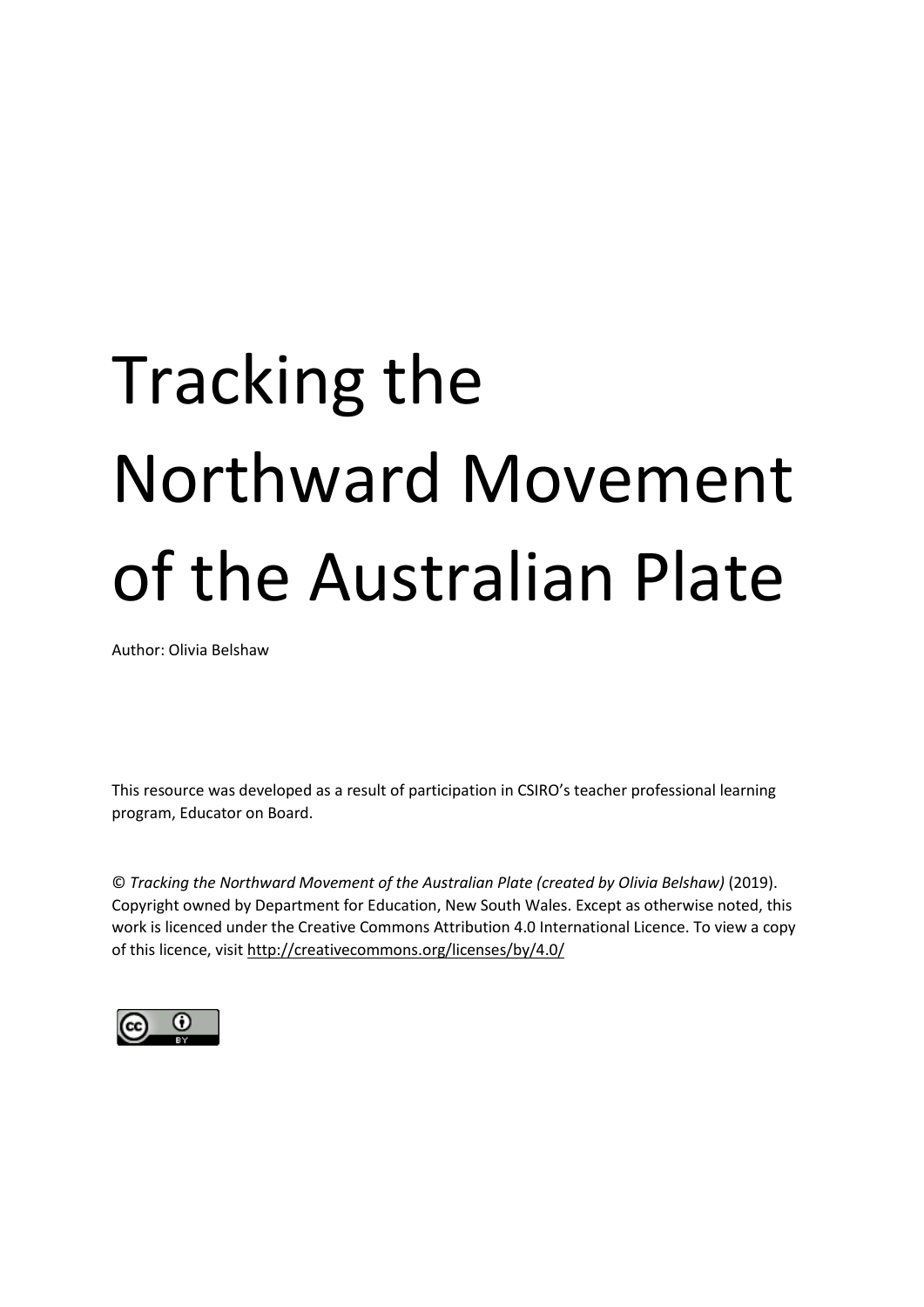## **Tracking the Northward movement of the Australian Plate**

#### **Overview:**

Students will interpret data on a graph to obtain the N-S offset distance between underwater seamounts of the Tasmantid and Lord Howe Island sea chains. Students are provided with the N-S offset distances to allow them to measure how fast the plate is moving Northwards, rather than total movement in an east or west direction. Once the data has been obtained students will need to convert their data on a graph and calculate the speed of the Australian plate.

Adapted from a similar activity from the Lunar and Planetary Institute: <https://www.lpi.usra.edu/education/workshops/plateTectonics/HotSpotMotion.pdf>

### **Duration:**

This activity, including introduction, should take approximately 2 x 60min lessons

### **Introduction:**

The students must be familiar with the concepts of plate tectonic movement and hot spot activity. Students should also be confident with graphing skills.

Students should be shown the introductory videos found at the link below "What are sea mounts?"<https://www.youtube.com/watch?v=4Lhi3X7PPYQ> "Hot spot Formation"<https://www.youtube.com/watch?v=asUXBV12Btg>

Then provide students with the Background Information, prior to beginning the activity on the next page. As a class, encourage students to brainstorm methods of determining how fast a tectonic plate is moving, or has moved in the past.

Inform students that a useful method to determine how fast a plate has moved (or is moving) is by taking the ratio of the distance the plate has moved in total, to the age of key underwater features created by hot spots, such as seamounts. Let them know they are going to work out the ratio of movement to age and determine the northward speed of the Australian plate over the last several million years.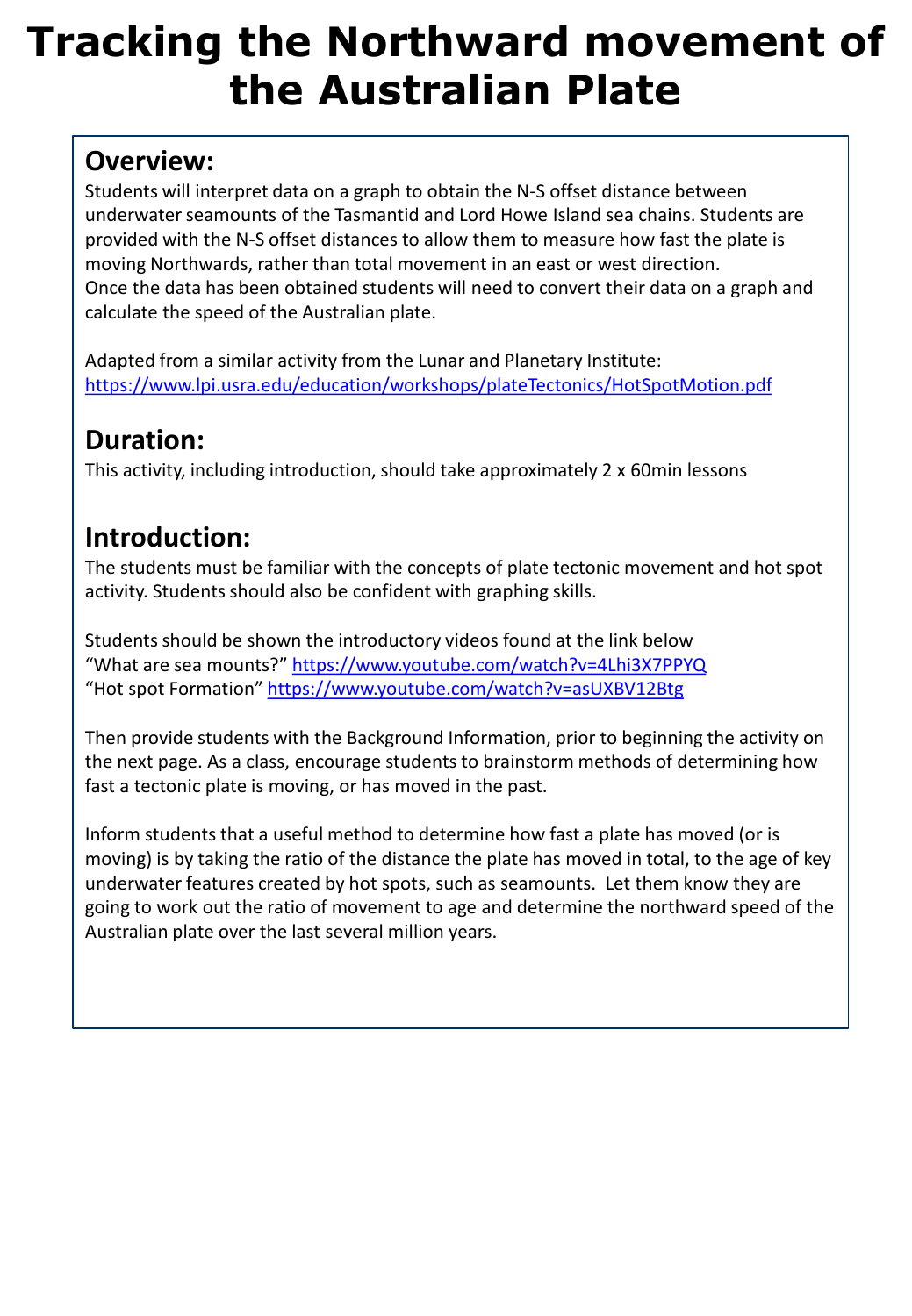## **Tracking the Northward movement of the Australian Plate**

### **Required Equipment:**

Per pair of students

- Map of Tasmantid and Lord Howe seamount chains
- Calculator
- 2 x sheets of Graph Paper
- Pencils and erasers

### **Activity:**

Give the students the following instructions

- 1. Referring to the map provided, extract key information. For each seamount chain, calculate the distance between the youngest seamount and successive seamounts and record this data in the tables provided. Record the age of each seamount and record this data in the tables provided.
- 2. For the Tasmantid chain, use the first piece of graph paper to create a graph with age in millions of years on the "X" axis and distance in kilometres on the "Y" axis.
- 3. Plot your data and draw a line of best fit.
- 4. Calculate the gradient of your line of best fit (rise/run). This gradient should give you the speed of the plate in kilometres per millions of years.
- 5. On the second piece of graph paper create a graph for the Lord Howe chain data age in millions of years on the "X" axis and distance in kilometres on the "Y" axis.
- 6. Plot your data and draw a line of best fit.
- 7. Calculate the gradient of your line of best fit (rise/run). This gradient should give you the speed of the plate in kilometres per millions of years.
- 8. Compare your two calculated "speeds" and discuss your answers with your class mates – are your values similar? Are they different? If they are different, why might they be different? Did your calculated speeds match those calculated by your classmates?

Extension challenge: Convert the speed of the Australian plate from km/millions of years to centimetres per year.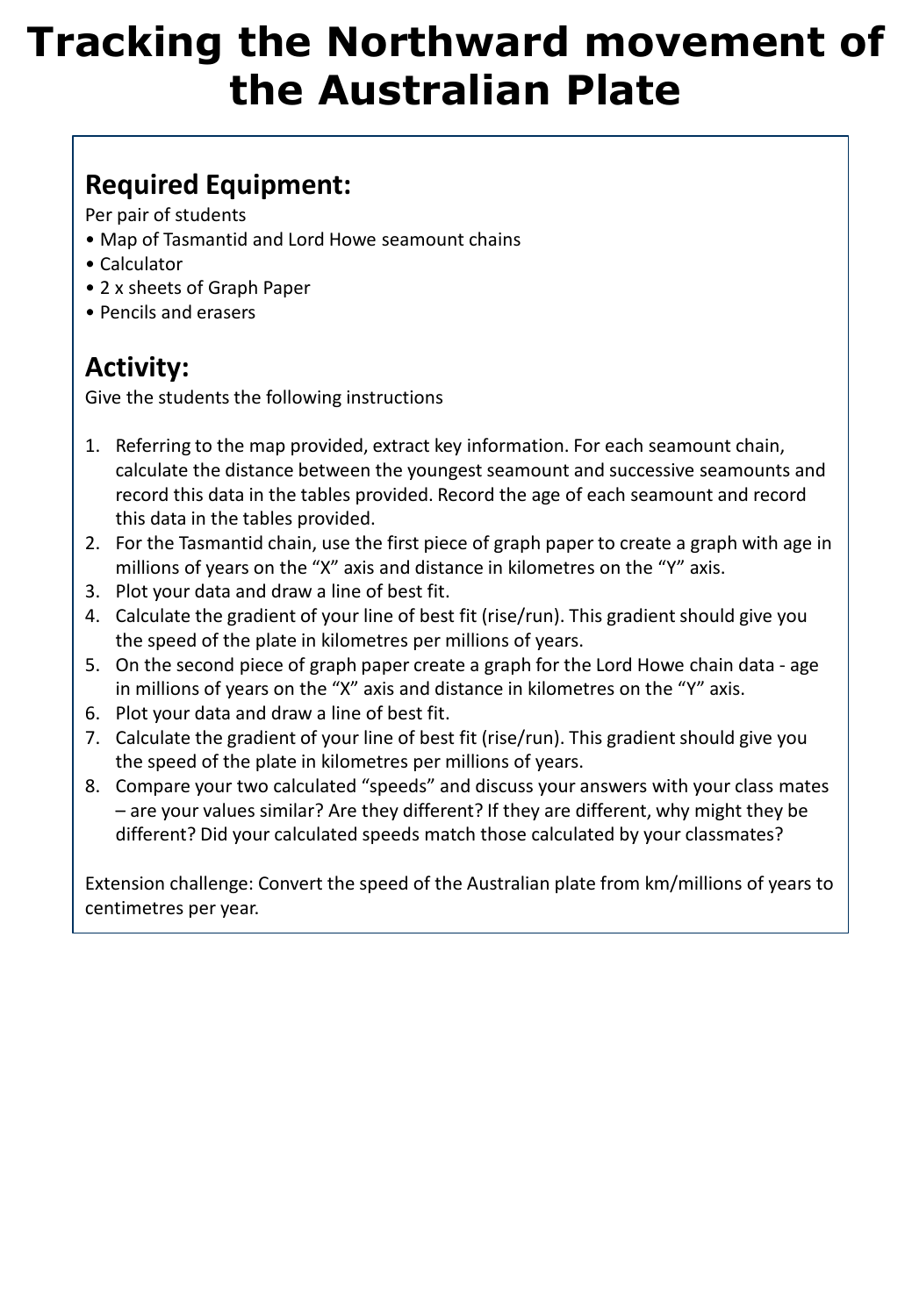## **Background Information**

There are so many secrets hidden under the sea along the east coast of Australia. Scientists have discovered a lost world of ancient volcanoes along the edge of the Australian tectonic plate, buried under the Coral and Tasman seas. In recent years, scientists have been mapping these volcanoes, now called seamounts, and collecting rock samples to learn more about how they were formed, how fast the Australian plate has drifted over time, and past climates.

These epic ancient volcanoes, believed to be formed by hot spot activity, run in two distinct chains – the Tasmantid seamount chain and the Lord Howe seamount chain. Some seamounts rise 3kms above the ocean floor, however others are concealed over 2km below the surface of the ocean.



Lord Howe Island - Photo Credit: David Stanley

The youngest of these seamounts is Lord Howe Island which formed 7 million years ago. This Island gives now gives its name to the seamount chain that can be found tracking northwards of the island. As you move northward from the youngest seamount in the chain, the seamounts become older and older.

The trend in age of these seamounts is thought to be due to the northwards motion of the Australian Plate over the asthenosphere. Under the Australian plate lies a hot spot – a fixed spot deep in the Earth where magma forms. As the Australian plate drifts northwards over this hot spot, a volcano can force its way through the crust of the plate and create an island. As the plate continues to drift northwards, the volcano stops erupting and a new one is eventually formed further down the plate. With time, the plate continues to drift in a mostly north direction. The volcanoes get older relative to the one active volcano sitting over the hot spot. As these volcanoes age, the crust upon which they sit cools and eventually subsides. This cooling, coupled with erosion of the island, leads to the shrinking of the islands with age. Often these islands eventually become submerged below the ocean surface.

Lord Howe Island is thought to be one such ancient volcano, formed by the hot spot under the Australian Plate.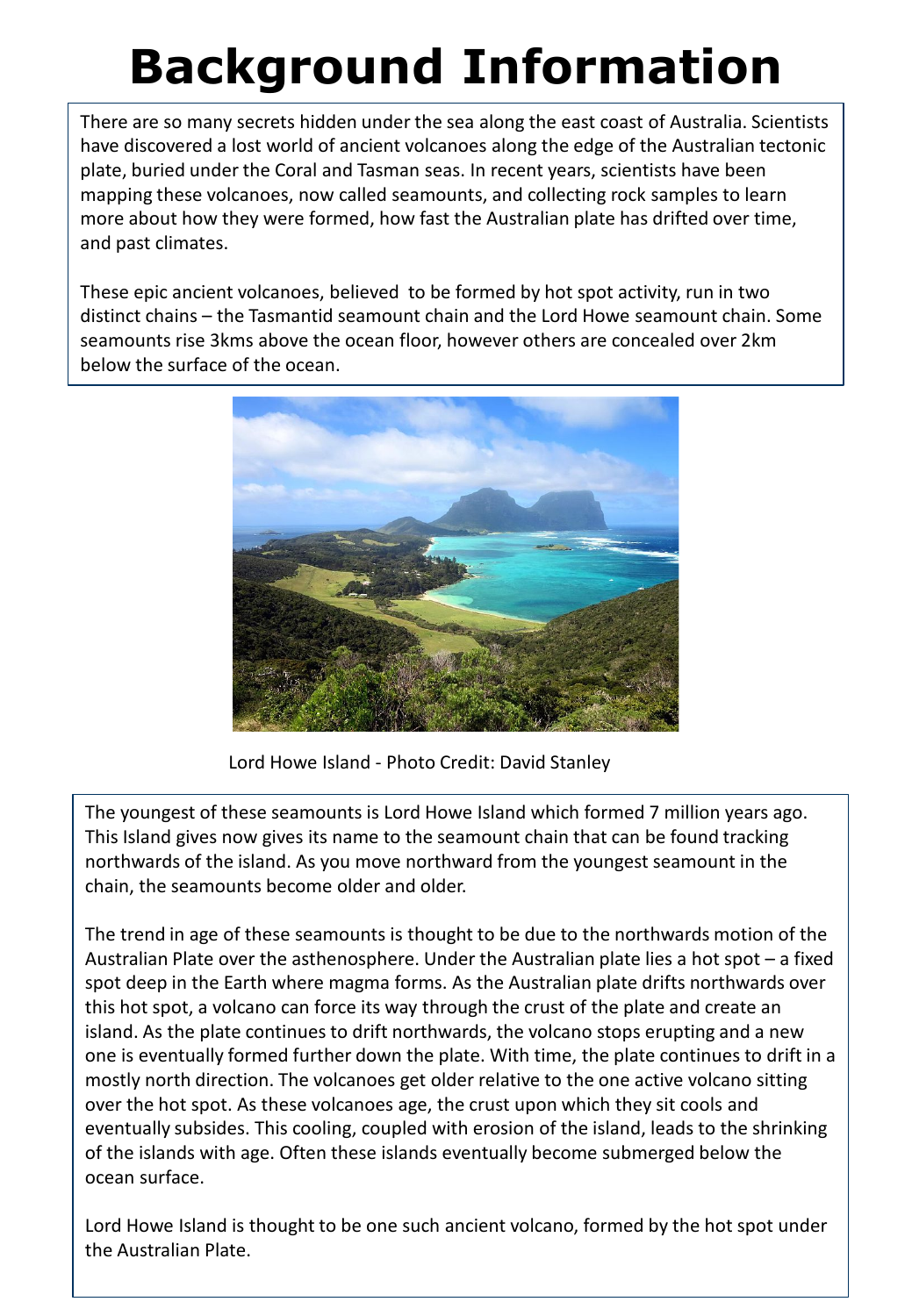## **Map of the Tasmantid and Lord Howe seamount chains**



*Figure 1:* Map of the Tasmantid and Lord Howe Island Seamount Chains by Professor Jo Whittaker, University of Tasmania (shared with permission).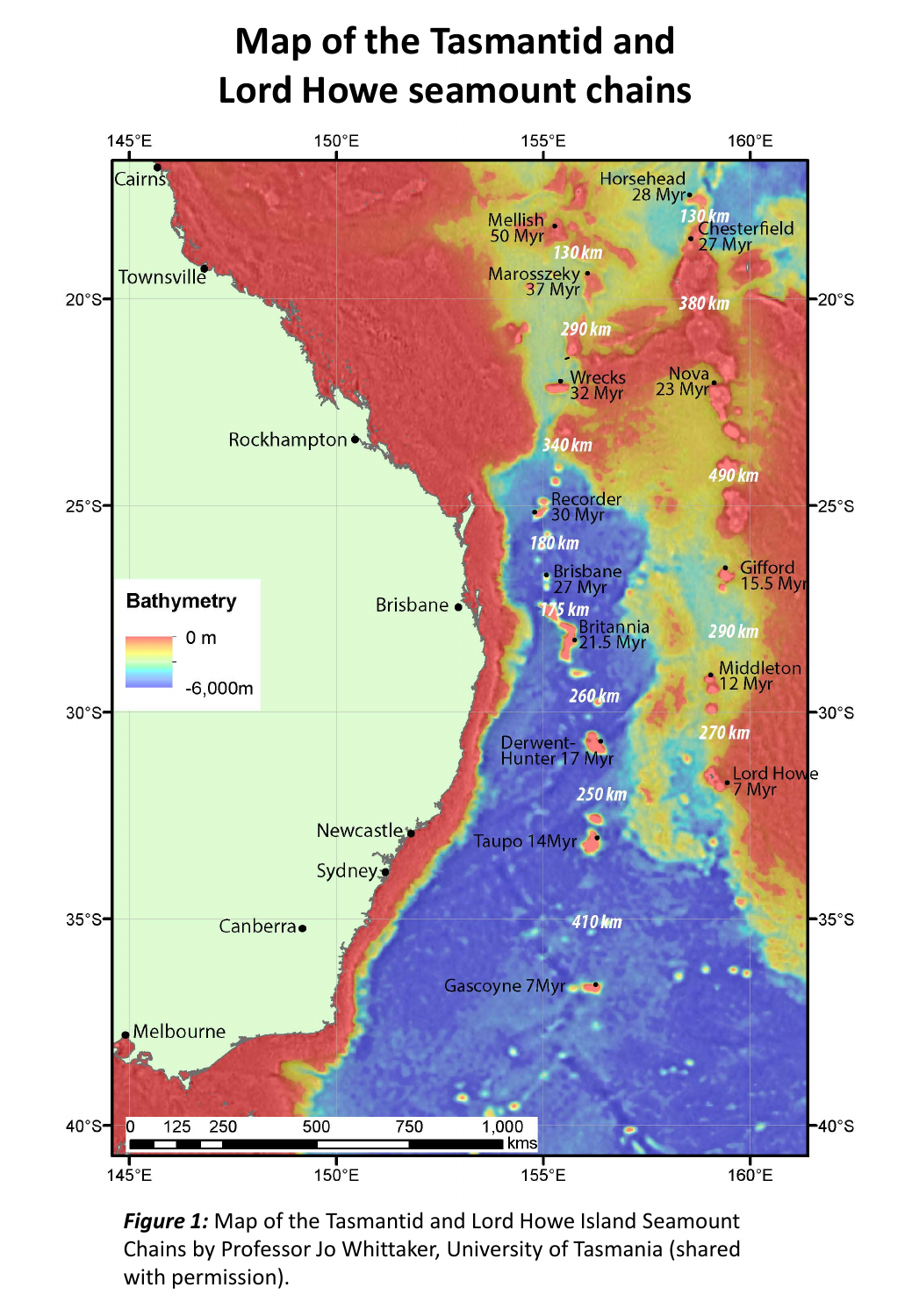## **Age of the Tasmantid and Lord Howe seamount chains**

### **Tasmantid Seamount Chain**

| <b>Seamount Name</b> | <b>N-S Distance from Gascoyne</b><br>Seamount along chain (km) | <b>Age of Seamount</b><br>(In millions of years) |
|----------------------|----------------------------------------------------------------|--------------------------------------------------|
| Gascoyne             | $\Omega$                                                       | 7                                                |
| Taupo                |                                                                |                                                  |
| Derwent-Hunter       |                                                                |                                                  |
| <b>Britannia</b>     |                                                                |                                                  |
| <b>Brisbane</b>      |                                                                |                                                  |
| Recorder             |                                                                |                                                  |
| Wrecks               |                                                                |                                                  |
| Marosszeky           |                                                                |                                                  |
| Mellish              |                                                                |                                                  |

#### **Lord Howe Seamount Chain**

| <b>Seamount Name</b>     | <b>N-S Distance from Lord</b><br>Howe Island along chain<br>(km) | <b>Age of Seamount</b><br>(In millions of years) |
|--------------------------|------------------------------------------------------------------|--------------------------------------------------|
| Lord Howe Island         | $\Omega$                                                         | 7                                                |
| Middleton Reef           |                                                                  |                                                  |
| <b>Gifford Guyot</b>     |                                                                  |                                                  |
| Nova Bank                |                                                                  |                                                  |
| <b>Chesterfield Reef</b> |                                                                  |                                                  |
| <b>Horsehead Reef</b>    |                                                                  |                                                  |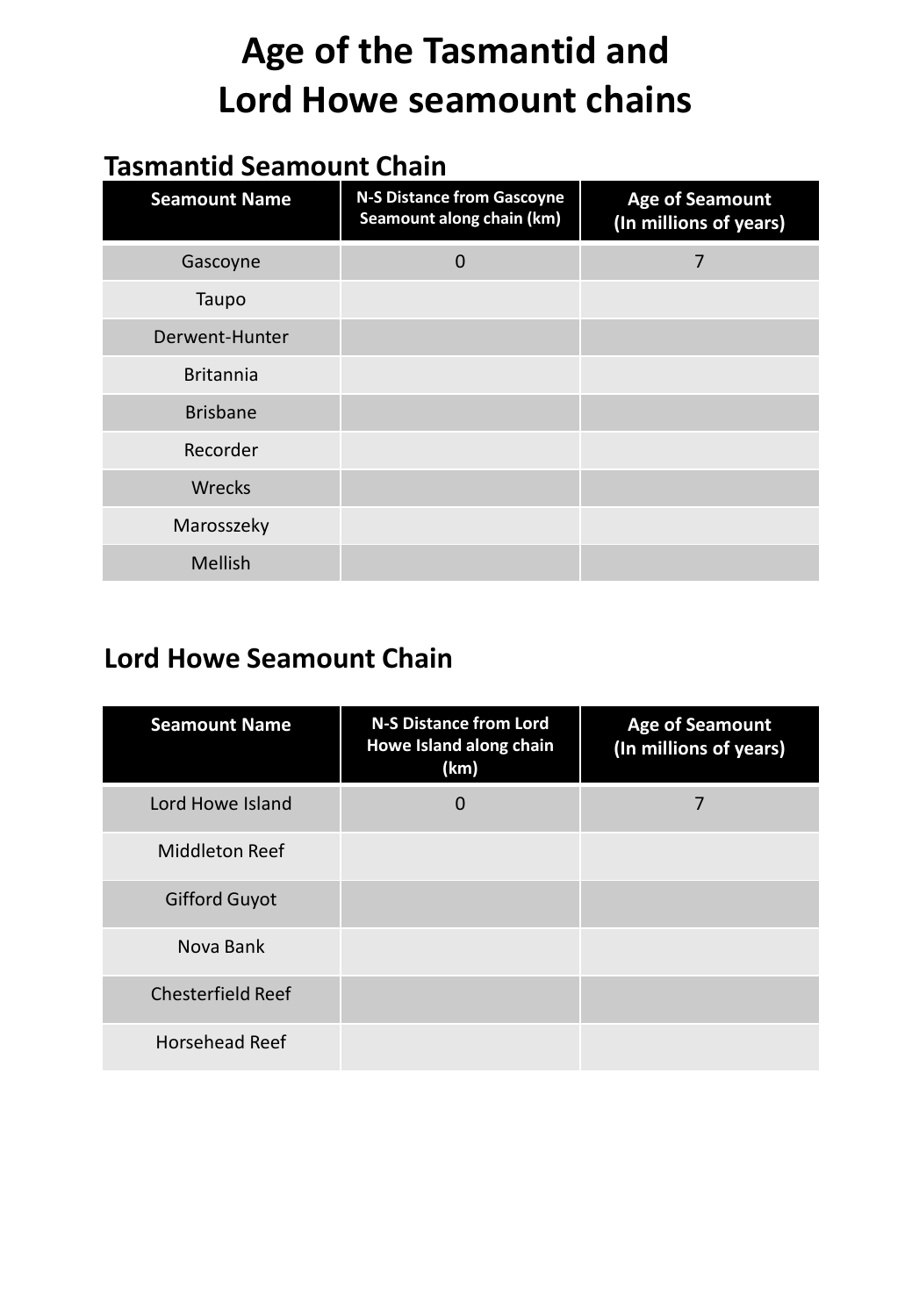## **Reference List**

ArentsAmityTeacher 2017, *Hot Spot Formation,* video recording, YouTube, viewed 31 October 2019, [<https://www.youtube.com/watch?v=asUXBV12Btg>](https://www.youtube.com/watch?v=asUXBV12Btg)

David Stanley 2016, *Lord Howe Island*, Wikimedia Common, viewed 29th October 2019 [<https://commons.wikimedia.org/wiki/File:Lord\\_Howe\\_Island\\_-\\_panoramio.jpg](https://commons.wikimedia.org/wiki/File:Lord_Howe_Island_-_panoramio.jpg)>

Lunar and Planetary Institute Education/Public Outreach 2019, *Hot Spot Activity*, Lunar and Planetary Institute, viewed 5<sup>th</sup> September 2019 [<https://www.lpi.usra.edu/education/workshops/plateTectonics/HotSpotMotion.pdf>](https://www.lpi.usra.edu/education/workshops/plateTectonics/HotSpotMotion.pdf)

OCEANA 2018, *What Are Seamounts?*, video recording, YouTube, viewed 31 October 2019, [<https://www.youtube.com/watch?v=4Lhi3X7PPYQ>](https://www.youtube.com/watch?v=4Lhi3X7PPYQ)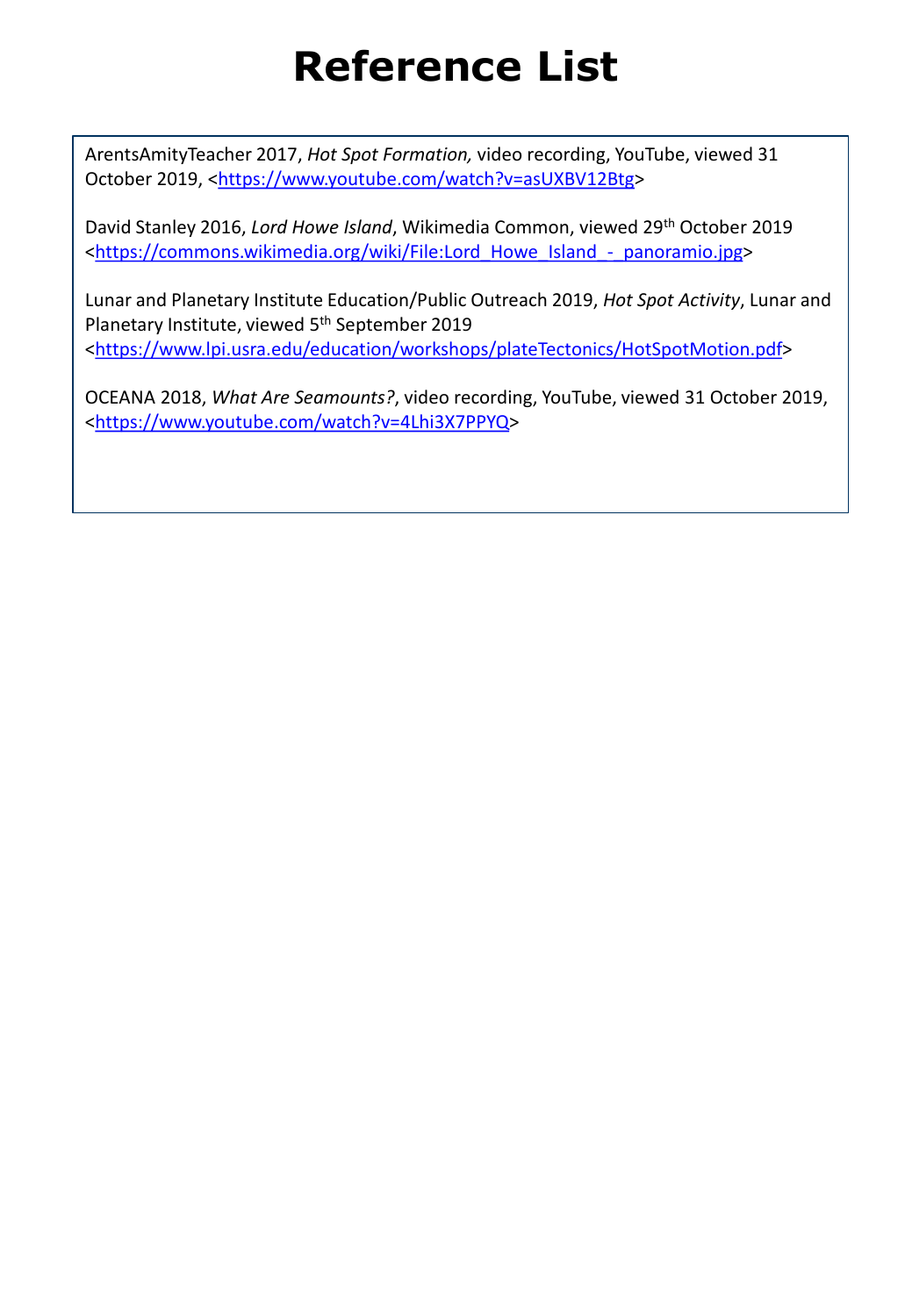## Results

| <b>Tasmantid Seamount Chain</b> |             |                       |  |
|---------------------------------|-------------|-----------------------|--|
| <b>Seamount</b>                 | Distance km | Age millions of years |  |
| <b>Gascoyne</b>                 | 0           | 7                     |  |
| <b>Taupo</b>                    | 410         | 14                    |  |
| <b>Derwent</b>                  | 660         | 17                    |  |
| <b>Britannia</b>                | 920         | 21.5                  |  |
| <b>Brisbane</b>                 | 1095        | 27                    |  |
| <b>Recorder</b>                 | 1275        | 30                    |  |
| <b>Wrecks</b>                   | 1615        | 32                    |  |
| <b>Marosszeky</b>               | 1905        | 37                    |  |
| <b>Mellish</b>                  | 2035        | 50                    |  |

Slope: = 50.905 km/my

= 5.0905 cm/yr